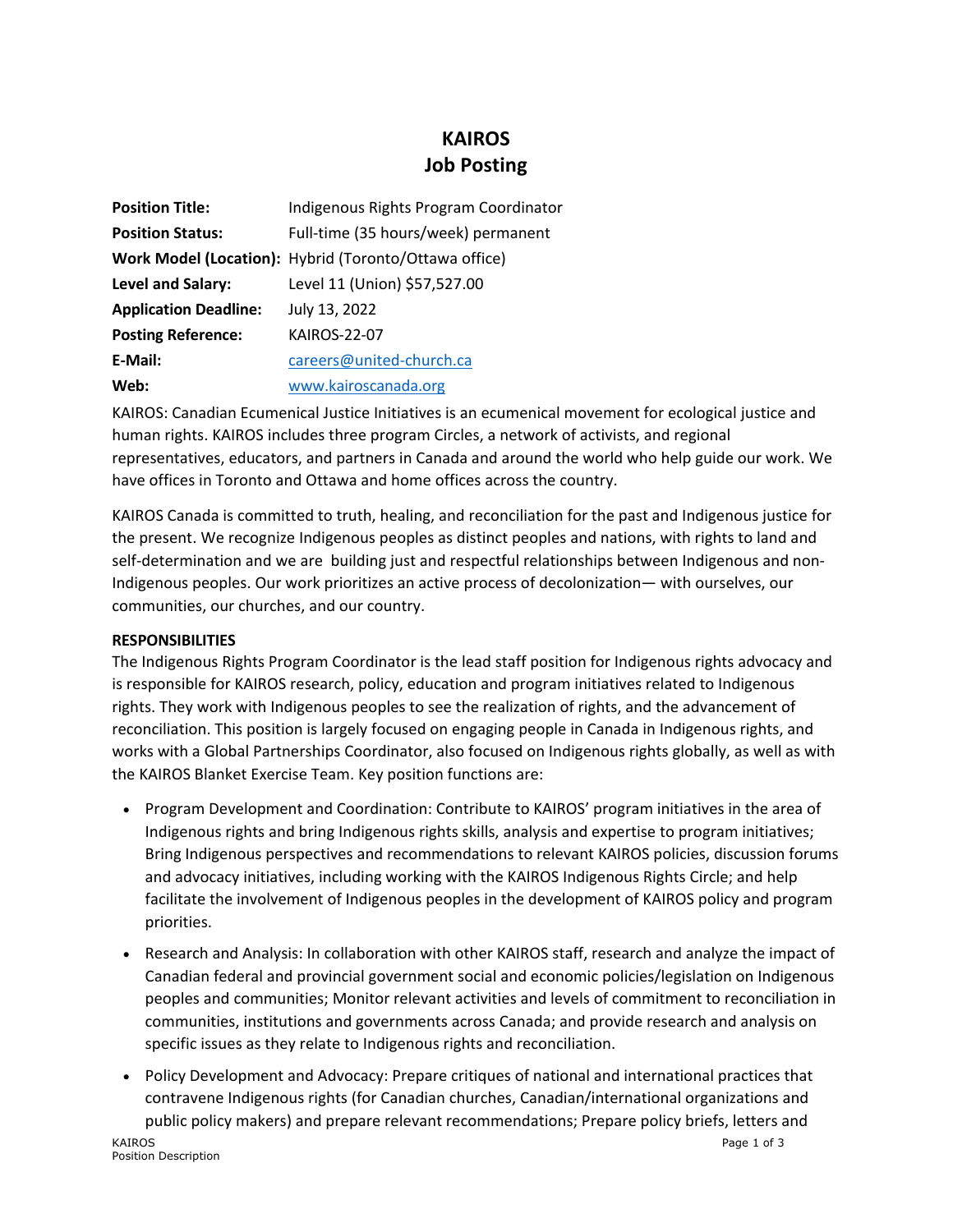advocacy strategies relevant to Indigenous rights and reconciliation; Collaborate with Canadian NGOs and human rights organizations, Indigenous organizations and ecumenical bodies to help build public support and pressure for changes in federal government and other related legislation and policies related to Indigenous rights issues; and participate in and make presentations on behalf of KAIROS to fora and conferences related to Indigenous rights.

• Building Solidarity: Support work within KAIROS to strengthen Indigenous perspectives in all areas of the KAIROS program and to develop and strengthen organizational relationships towards right relations; Assist with the development of educational and campaign resources, the facilitation of workshops and other educational/mobilization activities, and the provision of information and material for the KAIROS website; Develop and strengthen dialogue among KAIROS, Canadian churches and national/regional/local Indigenous organizations, and Indigenous communities, on Indigenous rights issues; Act as a spokesperson on Indigenous rights issues when requested. Assist with public communication and media strategies; Assist with the facilitation of visits to Indigenous communities or with the participation of Indigenous peoples on delegations and tours, with relevant Program Coordinators; and assist in movement building through educating, mobilizing and supporting KAIROS members and networks in work on Indigenous rights and reconciliation, including coordinating relevant campaigns.

All KAIROS staff will exhibit practices that recognize and uphold principles of diversity, equity, inclusion (DEI), anti-colonialism, anti-racism, and anti-oppression (ARAO), exemplifying these principles in their day-to-day interactions with colleagues, partners, hosts, members, donors, supporters, and the public, and contribute to the organization's DEI and ARAO development at the individual, team, and organizational levels.

## **QUALIFICATIONS**

The requirements listed below are representative of the knowledge, skill, education, experience and ability required.

- Commitment to the mission and values of KAIROS and a comfort working in an ecumenical Christian context;
- Post-secondary education in a related field (i.e. political science, conflict studies) together with 3-5 years' relevant work experience in support of Indigenous rights and a clear commitment to reconciliation;
- Experience and knowledge of and commitment to Indigenous rights;
- Knowledge of Indigenous ways, history within Canada, and language and culture;
- Strong ability to work collaboratively and respectfully with Indigenous peoples;
- Ability to work ecumenically and understand and present work in a Christian theological context;
- Experience in writing grant proposals;
- Collaborative work style working respectfully within a diverse virtual work environment;
- Excellent research and analytical skills with the ability to identify, analyze and articulate issues with a strong commitment and engagement in the work;
- Strong organizational, planning, administration and time management skills;
- Excellent verbal/written, relational and inter-personal communication skills with the ability to advocate and make presentations (i.e. public presentations);